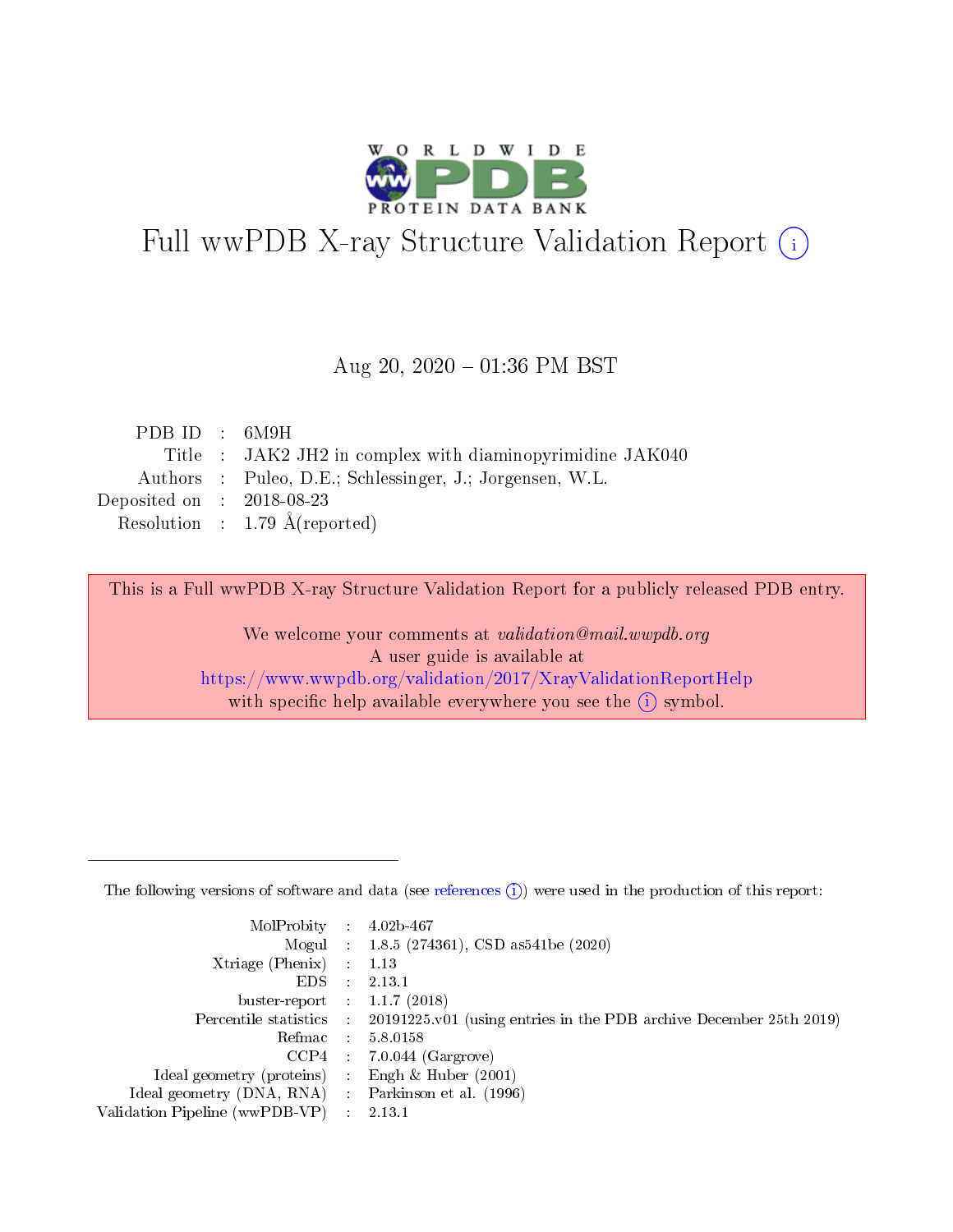# 1 [O](https://www.wwpdb.org/validation/2017/XrayValidationReportHelp#overall_quality)verall quality at a glance  $(i)$

The following experimental techniques were used to determine the structure: X-RAY DIFFRACTION

The reported resolution of this entry is 1.79 Å.

Percentile scores (ranging between 0-100) for global validation metrics of the entry are shown in the following graphic. The table shows the number of entries on which the scores are based.



| Metric                | Whole archive<br>$(\#\text{Entries})$ | Similar resolution<br>$(\#\text{Entries}, \text{resolution range}(\text{\AA}))$ |
|-----------------------|---------------------------------------|---------------------------------------------------------------------------------|
| $R_{free}$            | 130704                                | $5950(1.80-1.80)$                                                               |
| Clashscore            | 141614                                | $6793(1.80-1.80)$                                                               |
| Ramachandran outliers | 138981                                | 6697 $(1.80-1.80)$                                                              |
| Sidechain outliers    | 138945                                | 6696 (1.80-1.80)                                                                |
| RSRZ outliers         | 127900                                | $5850(1.80-1.80)$                                                               |

The table below summarises the geometric issues observed across the polymeric chains and their fit to the electron density. The red, orange, yellow and green segments on the lower bar indicate the fraction of residues that contain outliers for  $>=3, 2, 1$  and 0 types of geometric quality criteria respectively. A grey segment represents the fraction of residues that are not modelled. The numeric value for each fraction is indicated below the corresponding segment, with a dot representing fractions <=5% The upper red bar (where present) indicates the fraction of residues that have poor fit to the electron density. The numeric value is given above the bar.

| Mol | ${\bf Chain}$ | Length | Quality of chain |    |    |
|-----|---------------|--------|------------------|----|----|
|     |               |        | $\frac{0}{0}$    |    |    |
|     |               | 289    | 89%              | 5% | 6% |

The following table lists non-polymeric compounds, carbohydrate monomers and non-standard residues in protein, DNA, RNA chains that are outliers for geometric or electron-density-fit criteria:

|                                                                    |     |                                   |  | Mol   Type   Chain   Res   Chirality   Geometry   Clashes   Electron density |
|--------------------------------------------------------------------|-----|-----------------------------------|--|------------------------------------------------------------------------------|
| $\begin{array}{ c c c c c c } \hline 3 & \text{GOL} & \end{array}$ | 902 | <b>Contract Contract Contract</b> |  |                                                                              |

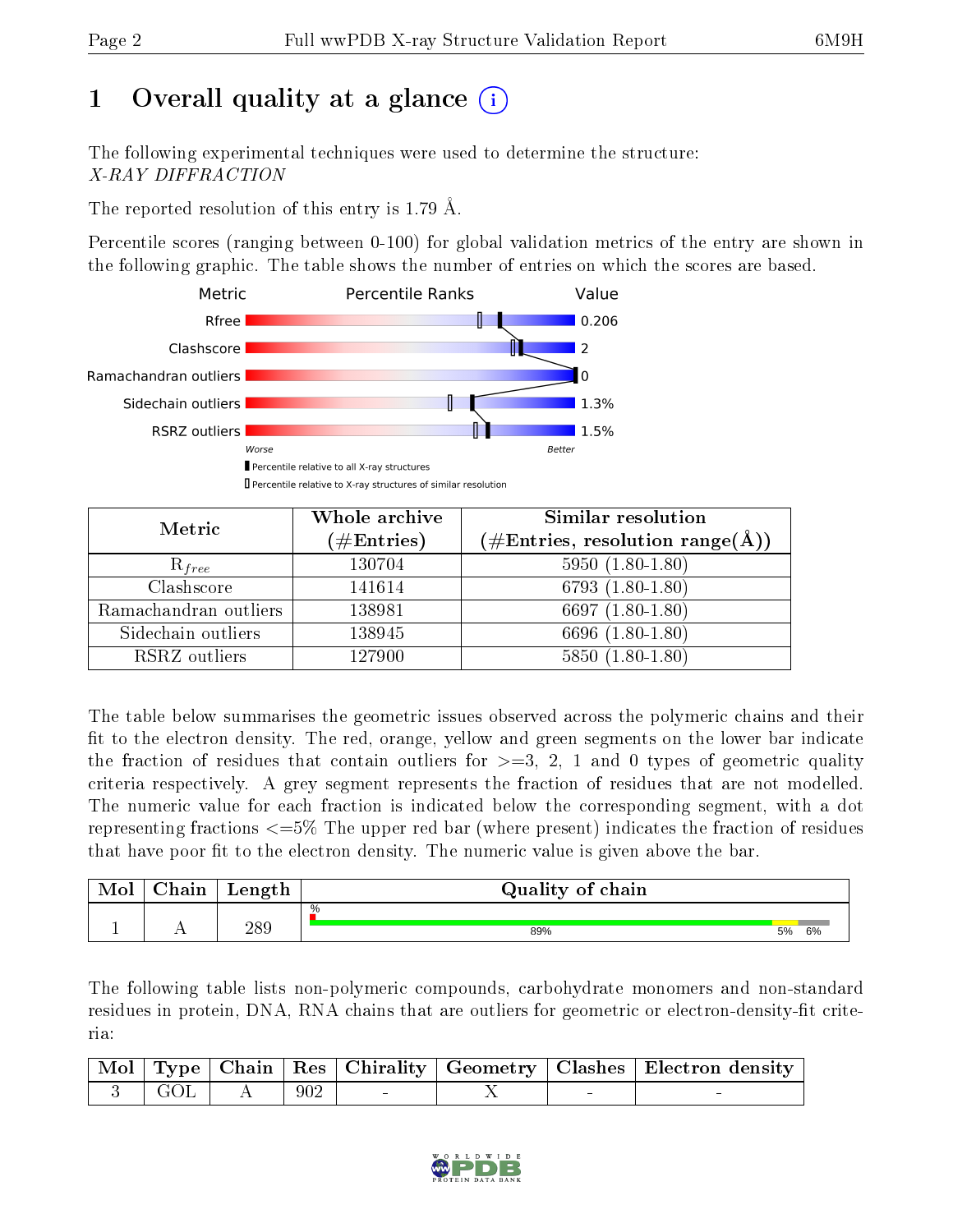# 2 Entry composition  $\left( \cdot \right)$

There are 5 unique types of molecules in this entry. The entry contains 2438 atoms, of which 0 are hydrogens and 0 are deuteriums.

In the tables below, the ZeroOcc column contains the number of atoms modelled with zero occupancy, the AltConf column contains the number of residues with at least one atom in alternate conformation and the Trace column contains the number of residues modelled with at most 2 atoms.

Molecule 1 is a protein called Tyrosine-protein kinase JAK2.

| Mol | $\cap$ hain | Residues | Atoms         |      |     |     | ZeroOcc     | $\vert$ AltConf $\vert$ | Trace |  |
|-----|-------------|----------|---------------|------|-----|-----|-------------|-------------------------|-------|--|
|     |             | 273      | Totar<br>2135 | 1365 | 360 | 400 | ◡<br>$10\,$ |                         |       |  |

| Chain    | Residue | Modelled   | Actual | Comment             | Reference         |
|----------|---------|------------|--------|---------------------|-------------------|
| А        | 659     | <b>ALA</b> | TRP    | engineered mutation | <b>UNP 060674</b> |
| A        | 777     | ALA        | TRP    | engineered mutation | <b>UNP 060674</b> |
| A        | 794     | <b>HIS</b> | PHE    | engineered mutation | <b>UNP 060674</b> |
| A        | 813     | <b>LEU</b> |        | expression tag      | <b>UNP 060674</b> |
| $\bf{A}$ | 814     | <b>VAL</b> |        | expression tag      | <b>UNP 060674</b> |
| А        | 815     | <b>PRO</b> |        | expression tag      | UNP 060674        |
| А        | 816     | $\rm{ARG}$ |        | expression tag      | <b>UNP 060674</b> |
| A        | 817     | <b>GLY</b> |        | expression tag      | UNP  <br>O60674   |
| $\bf{A}$ | 818     | <b>SER</b> |        | expression tag      | <b>UNP 060674</b> |
| А        | 819     | <b>HIS</b> |        | expression tag      | <b>UNP 060674</b> |
| $\bf{A}$ | 820     | HIS        |        | expression tag      | <b>UNP 060674</b> |
| $\bf{A}$ | 821     | <b>HIS</b> |        | expression tag      | UNP -<br>O60674   |
| А        | 822     | HIS        |        | expression tag      | <b>UNP 060674</b> |
| А        | 823     | HIS        |        | expression tag      | UNP<br>O60674     |
| А        | 824     | HIS        |        | expression tag      | <b>UNP 060674</b> |

There are 15 discrepancies between the modelled and reference sequences:

 Molecule 2 is 4-({4-amino-6-[4-(2-hydroxyethyl)-1H-imidazol-1-yl]pyrimidin-2-yl}amino)ben zonitrile (three-letter code: J9D) (formula:  $C_{16}H_{15}N_7O$ ) (labeled as "Ligand of Interest" by author).

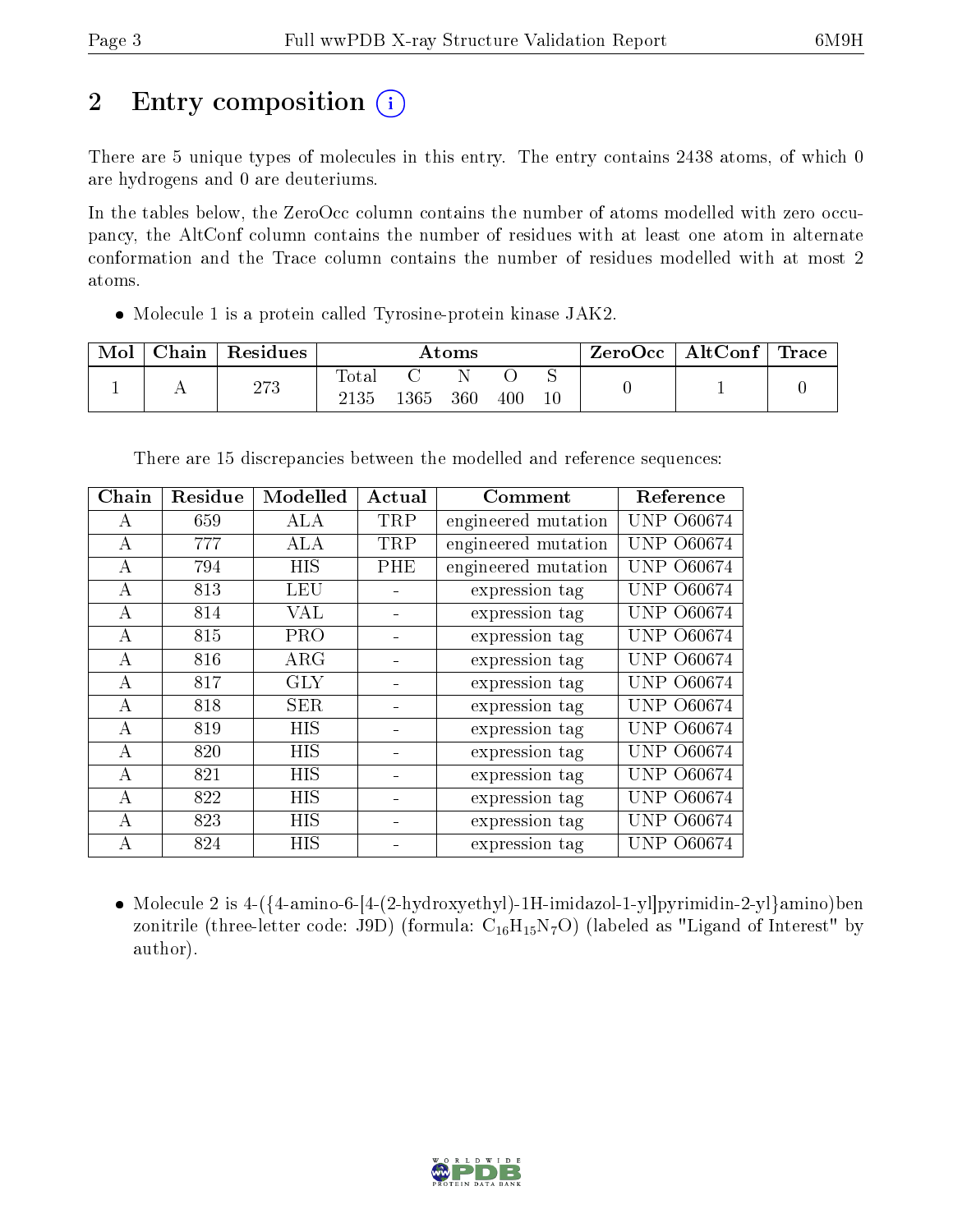

|  | $\text{Mol}$   Chain   Residues | Atoms   |  |  | $ZeroOcc$   AltConf |  |
|--|---------------------------------|---------|--|--|---------------------|--|
|  |                                 | Total C |  |  |                     |  |
|  |                                 |         |  |  |                     |  |

• Molecule 3 is GLYCEROL (three-letter code: GOL) (formula:  $C_3H_8O_3$ ).



|  | $\text{Mol}$   Chain   Residues | <b>Atoms</b>                      |  |  | $\rm ZeroOcc$   $\rm AltConf$ |  |
|--|---------------------------------|-----------------------------------|--|--|-------------------------------|--|
|  |                                 | $\mathrm{Total} \quad \mathrm{C}$ |  |  |                               |  |

• Molecule 4 is DIMETHYL SULFOXIDE (three-letter code: DMS) (formula:  $C_2H_6OS$ ).

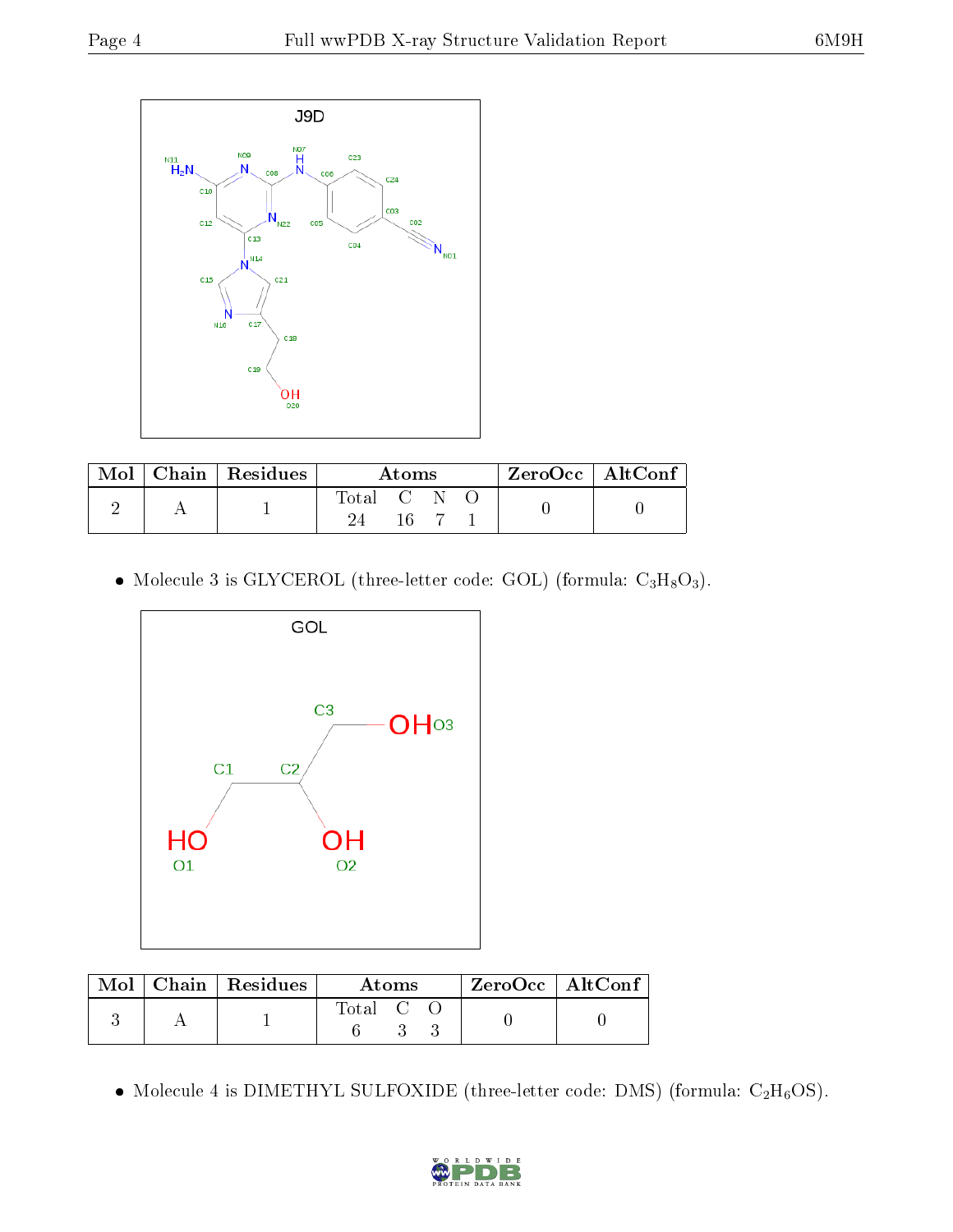

| Mol | $\mid$ Chain $\mid$ Residues | Atoms     |  |  | $\rm ZeroOcc$   Alt $\rm Conf$ |  |
|-----|------------------------------|-----------|--|--|--------------------------------|--|
|     |                              | Total C O |  |  |                                |  |

 $\bullet\,$  Molecule 5 is water.

|  | $Mol$   Chain   Residues | Atoms               | $ZeroOcc \mid AltConf$ |  |
|--|--------------------------|---------------------|------------------------|--|
|  | 269                      | Total<br>269<br>269 |                        |  |

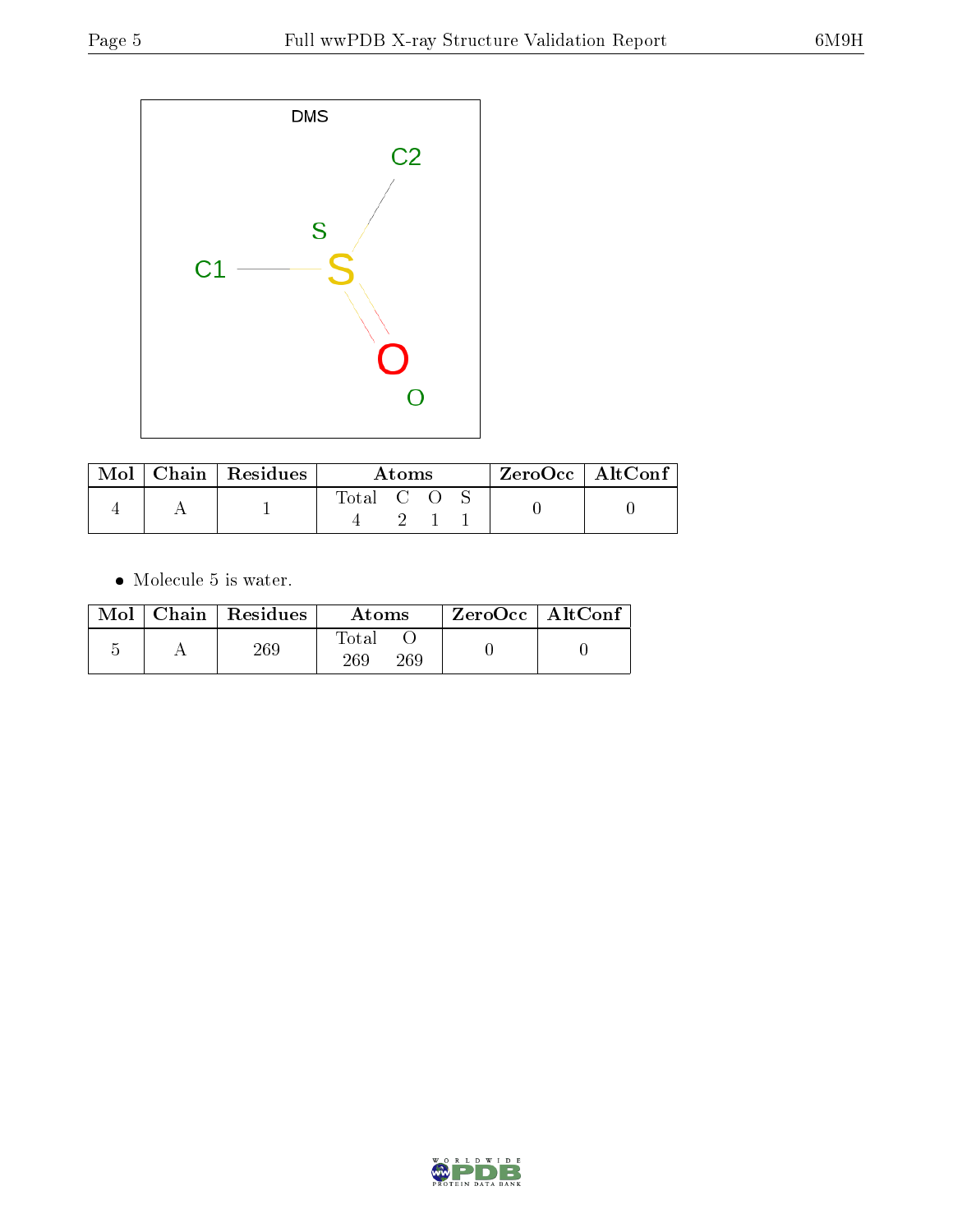## 3 Residue-property plots  $(i)$

These plots are drawn for all protein, RNA, DNA and oligosaccharide chains in the entry. The first graphic for a chain summarises the proportions of the various outlier classes displayed in the second graphic. The second graphic shows the sequence view annotated by issues in geometry and electron density. Residues are color-coded according to the number of geometric quality criteria for which they contain at least one outlier: green  $= 0$ , yellow  $= 1$ , orange  $= 2$  and red  $= 3$  or more. A red dot above a residue indicates a poor fit to the electron density ( $RSRZ > 2$ ). Stretches of 2 or more consecutive residues without any outlier are shown as a green connector. Residues present in the sample, but not in the model, are shown in grey.

• Molecule 1: Tyrosine-protein kinase JAK2



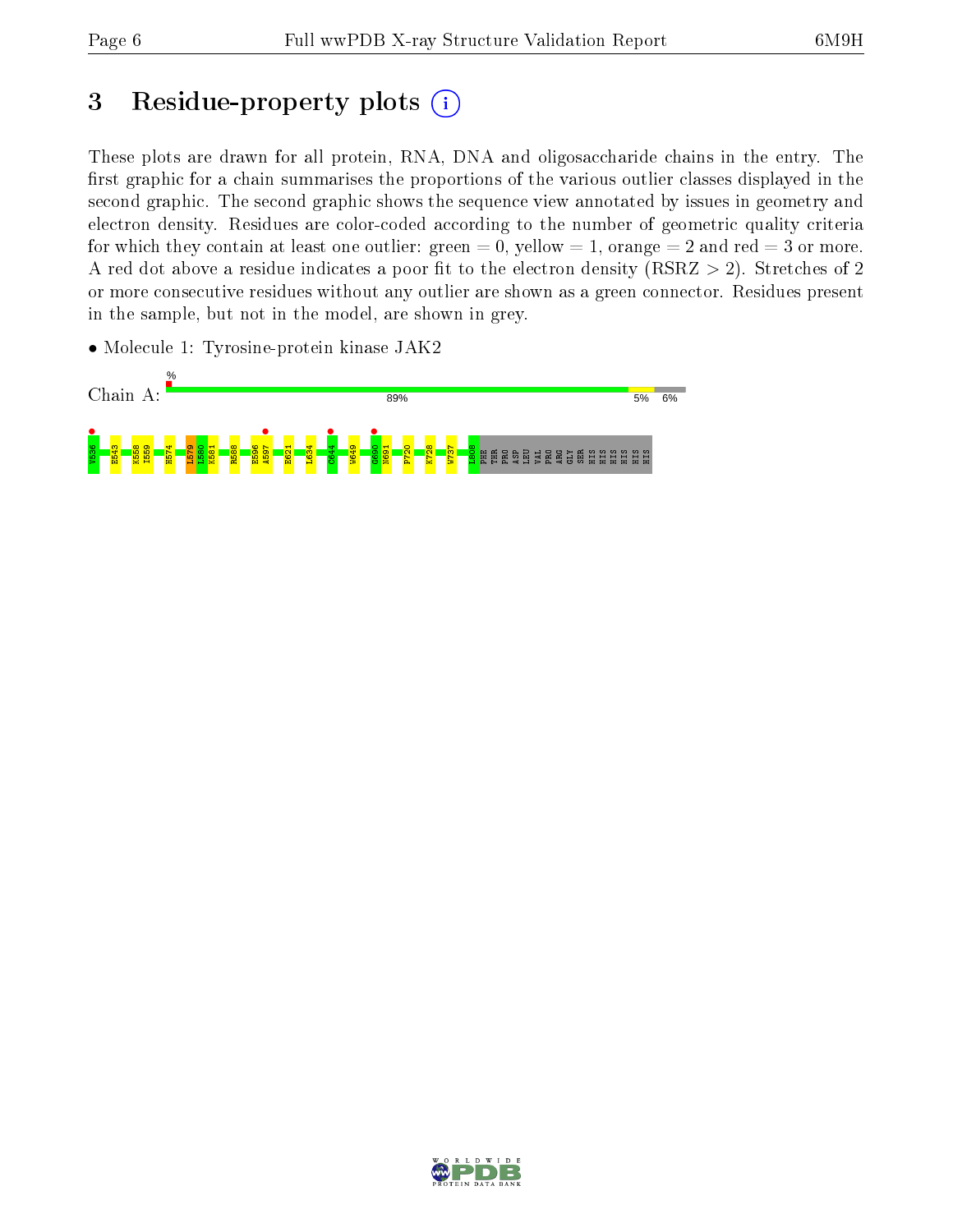# 4 Data and refinement statistics  $(i)$

| Property                                                             | Value                                                       | Source     |
|----------------------------------------------------------------------|-------------------------------------------------------------|------------|
| $\overline{S}$ pace group                                            | P 1 21 1                                                    | Depositor  |
| Cell constants                                                       | $57.60\text{\AA}$<br>$44.30\text{\AA}$<br>$60.69\text{\AA}$ |            |
| a, b, c, $\alpha$ , $\beta$ , $\gamma$                               | $90.00^\circ$<br>$110.17^\circ$<br>$90.00^\circ$            | Depositor  |
| Resolution $(A)$                                                     | 56.97<br>$-1.79$                                            | Depositor  |
|                                                                      | 56.97<br>$-1.79$                                            | <b>EDS</b> |
| % Data completeness                                                  | 98.0 (56.97-1.79)                                           | Depositor  |
| (in resolution range)                                                | 92.5 (56.97-1.79)                                           | <b>EDS</b> |
| $R_{merge}$                                                          | 1.31                                                        | Depositor  |
| $\mathrm{R}_{sym}$                                                   | (Not available)                                             | Depositor  |
| $\langle I/\sigma(I) \rangle$ <sup>1</sup>                           | 1.72 (at $1.80\text{\AA}$ )                                 | Xtriage    |
| Refinement program                                                   | <b>PHENIX</b>                                               | Depositor  |
|                                                                      | $\overline{0.171}$ ,<br>0.206                               | Depositor  |
| $R, R_{free}$                                                        | 0.171<br>0.206<br>$\ddot{\phantom{a}}$                      | DCC        |
| $\mathcal{R}_{free}$ test set                                        | 1344 reflections $(5.05\%)$                                 | wwPDB-VP   |
| Wilson B-factor $(A^2)$                                              | 15.8                                                        | Xtriage    |
| Anisotropy                                                           | 0.592                                                       | Xtriage    |
| Bulk solvent $k_{sol}(e/\mathring{A}^3)$ , $B_{sol}(\mathring{A}^2)$ | $0.36$ , 53.9                                               | <b>EDS</b> |
| L-test for twinning <sup>2</sup>                                     | $< L >$ = 0.49, $< L2$ = 0.32                               | Xtriage    |
| Estimated twinning fraction                                          | $0.029$ for $h,-k,-h-l$                                     | Xtriage    |
| $F_o, F_c$ correlation                                               | 0.96                                                        | <b>EDS</b> |
| Total number of atoms                                                | 2438                                                        | wwPDB-VP   |
| Average B, all atoms $(A^2)$                                         | $25.0\,$                                                    | wwPDB-VP   |

Xtriage's analysis on translational NCS is as follows: The largest off-origin peak in the Patterson function is  $8.06\%$  of the height of the origin peak. No significant pseudotranslation is detected.

<sup>&</sup>lt;sup>2</sup>Theoretical values of  $\langle |L| \rangle$ ,  $\langle L^2 \rangle$  for acentric reflections are 0.5, 0.333 respectively for untwinned datasets, and 0.375, 0.2 for perfectly twinned datasets.



<span id="page-6-1"></span><span id="page-6-0"></span><sup>1</sup> Intensities estimated from amplitudes.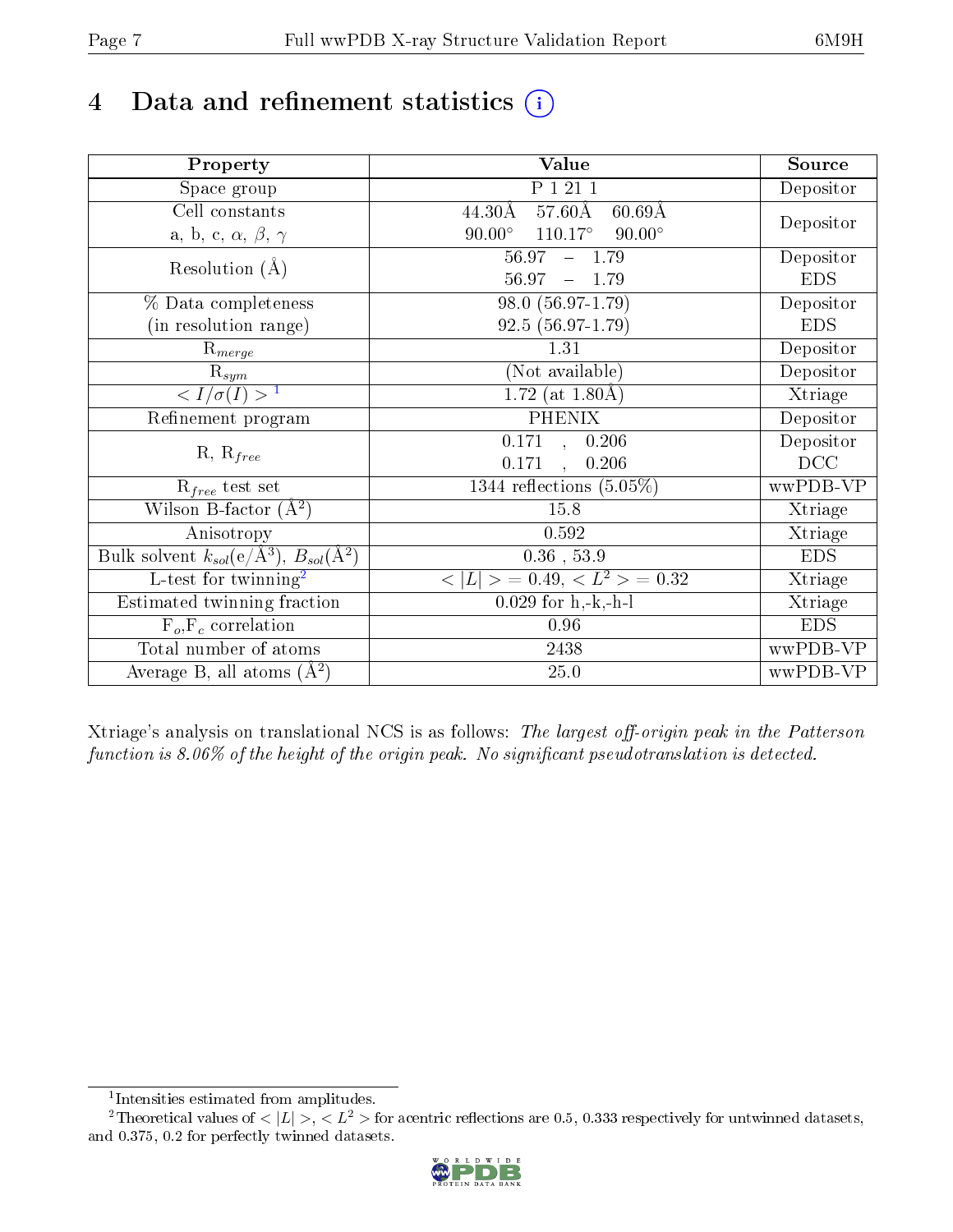# 5 Model quality  $(i)$

### 5.1 Standard geometry (i)

Bond lengths and bond angles in the following residue types are not validated in this section: GOL, J9D, DMS

The Z score for a bond length (or angle) is the number of standard deviations the observed value is removed from the expected value. A bond length (or angle) with  $|Z| > 5$  is considered an outlier worth inspection. RMSZ is the root-mean-square of all Z scores of the bond lengths (or angles).

| $Mol$   Chain |      | Bond lengths                        | Bond angles |                 |  |
|---------------|------|-------------------------------------|-------------|-----------------|--|
|               |      | RMSZ $\mid \#Z \mid >5$ RMSZ $\mid$ |             | $\# Z  > 5$     |  |
|               | 0.43 | 0/2186                              | 0.57        | $1/2971(0.0\%)$ |  |

There are no bond length outliers.

All (1) bond angle outliers are listed below:

| Mol   Chain   $Res$   Type |     |     | Atoms         |         | Observed( $^{\circ}$ )   Ideal( $^{\circ}$ ) |  |
|----------------------------|-----|-----|---------------|---------|----------------------------------------------|--|
|                            | 579 | LEU | J   CB-CG-CD2 | $+5.07$ | 119.61                                       |  |

There are no chirality outliers.

There are no planarity outliers.

#### $5.2$  Too-close contacts  $(i)$

In the following table, the Non-H and H(model) columns list the number of non-hydrogen atoms and hydrogen atoms in the chain respectively. The H(added) column lists the number of hydrogen atoms added and optimized by MolProbity. The Clashes column lists the number of clashes within the asymmetric unit, whereas Symm-Clashes lists symmetry related clashes.

|  |      |      | Mol   Chain   Non-H   H(model)   H(added)   Clashes   Symm-Clashes |
|--|------|------|--------------------------------------------------------------------|
|  | 2135 | 2069 |                                                                    |
|  |      |      |                                                                    |
|  |      |      |                                                                    |
|  |      |      |                                                                    |
|  | 269  |      |                                                                    |
|  | 2438 | 2082 |                                                                    |

The all-atom clashscore is defined as the number of clashes found per 1000 atoms (including hydrogen atoms). The all-atom clashscore for this structure is 2.

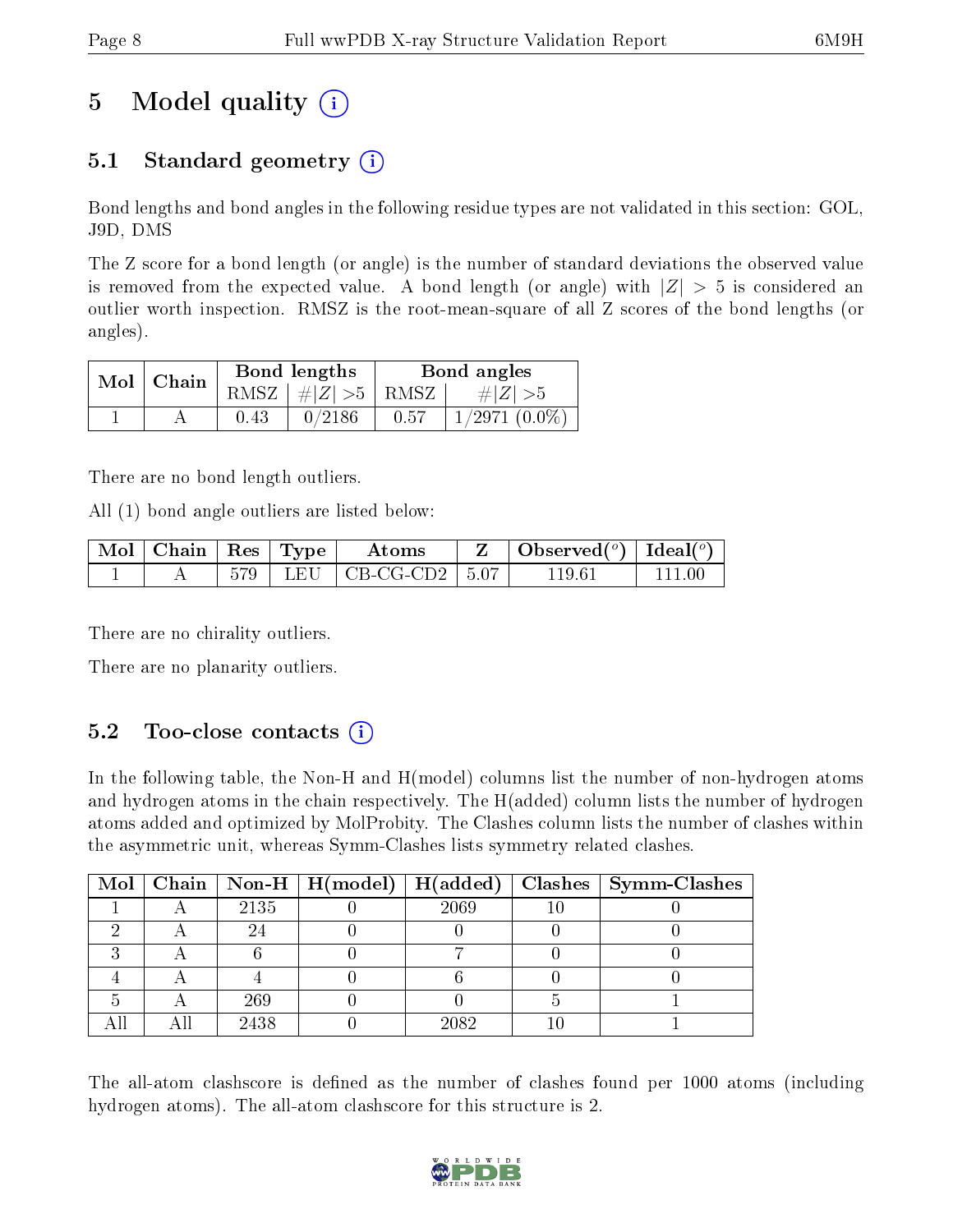| Atom-1                     | Atom-2                        | Interatomic    | Clash         |
|----------------------------|-------------------------------|----------------|---------------|
|                            |                               | distance $(A)$ | overlap $(A)$ |
| 1:A:597:ALA:O              | 5:A:1001:HOH:O                | 2.04           | 0.75          |
| 1: A:634:LEU:HD11          | 1: A:649:TRP:HH2              | 1.73           | 0.53          |
| 1:A:720:PRO:HB3            | 1: A:737:TRP:CG               | 2.48           | 0.48          |
| 1: A:621: GLU:OE1          | 5:A:1002:HOH:O                | 2.20           | 0.48          |
| 1: A:559: ILE: CG2         | 1:A:579:LEU:HD21              | 2.46           | 0.46          |
| 1: A:691: ASN:HB3          | 5:A:1005:HOH:O                | 2.16           | 0.46          |
| $1:A:543:\overline{GLU:H}$ | $1: A:543: \overline{GLU:CD}$ | 2.22           | 0.43          |
| 1: A: 558: LYS: NZ         | 5:A:1004:HOH:O                | 2.31           | 0.41          |
| 1: A:574: HIS: HE1         | 5:A:1025:HOH:O                | 2.03           | 0.40          |
| 1: A:581:LYS:HE3           | 1:A:581:LYS:HB2               | 1.94           | 0.40          |

All (10) close contacts within the same asymmetric unit are listed below, sorted by their clash magnitude.

All (1) symmetry-related close contacts are listed below. The label for Atom-2 includes the symmetry operator and encoded unit-cell translations to be applied.

| Atom-1         | Atom-2            | <b>Interatomic</b><br>distance (A) | Clash<br>overlap (A) |
|----------------|-------------------|------------------------------------|----------------------|
| 5:A:1106:HOH:O | 5:A:1207:HOH:O[2] |                                    | LU5                  |

#### 5.3 Torsion angles  $(i)$

#### 5.3.1 Protein backbone  $(i)$

In the following table, the Percentiles column shows the percent Ramachandran outliers of the chain as a percentile score with respect to all X-ray entries followed by that with respect to entries of similar resolution.

The Analysed column shows the number of residues for which the backbone conformation was analysed, and the total number of residues.

| Mol   Chain | Analysed                                |  | Favoured   Allowed   Outliers   Percentiles                                         |  |
|-------------|-----------------------------------------|--|-------------------------------------------------------------------------------------|--|
|             | $272/289$ (94\%)   268 (98\%)   4 (2\%) |  | $\begin{array}{ c c c c c }\n\hline\n\multicolumn{1}{ c }{100} & 100 & \end{array}$ |  |

There are no Ramachandran outliers to report.

#### 5.3.2 Protein sidechains (i)

In the following table, the Percentiles column shows the percent sidechain outliers of the chain as a percentile score with respect to all X-ray entries followed by that with respect to entries of similar resolution.

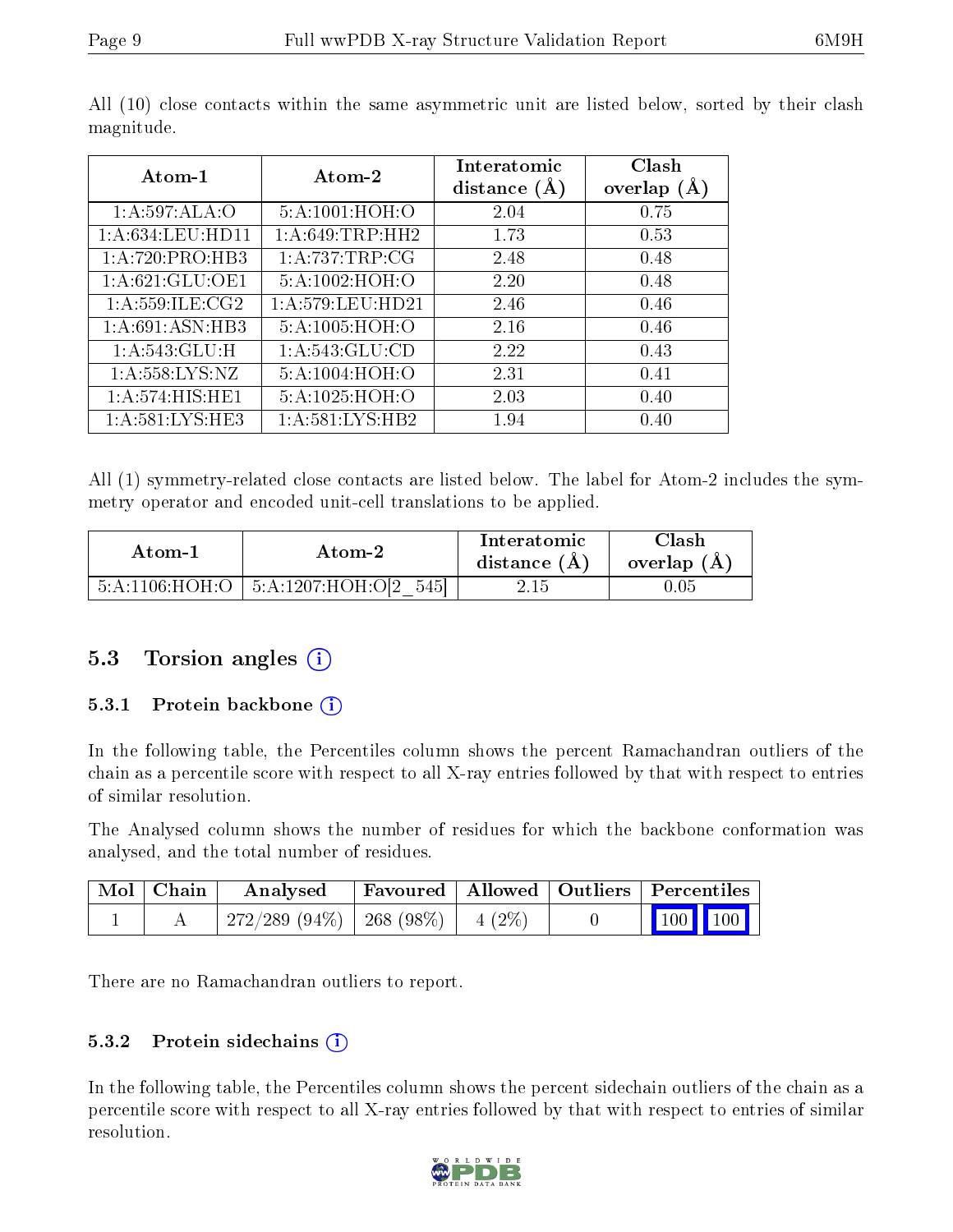The Analysed column shows the number of residues for which the sidechain conformation was analysed, and the total number of residues.

| Mol   Chain | Analysed                                | Rotameric   Outliers   Percentiles |  |  |  |
|-------------|-----------------------------------------|------------------------------------|--|--|--|
|             | $230/259$ (89\%)   227 (99\%)   3 (1\%) |                                    |  |  |  |

All (3) residues with a non-rotameric sidechain are listed below:

| Mol | Chain | Res | Type       |
|-----|-------|-----|------------|
|     |       | 588 | $\rm{ARG}$ |
|     |       | 596 | GL L       |
|     |       |     | . V S      |

Some sidechains can be flipped to improve hydrogen bonding and reduce clashes. All (3) such sidechains are listed below:

| Mol | Chain | Res | Type |
|-----|-------|-----|------|
|     |       | 548 |      |
|     |       | 574 | - 15 |
|     |       | 662 |      |

#### 5.3.3 RNA  $(i)$

There are no RNA molecules in this entry.

#### 5.4 Non-standard residues in protein, DNA, RNA chains (i)

There are no non-standard protein/DNA/RNA residues in this entry.

#### 5.5 Carbohydrates (i)

There are no monosaccharides in this entry.

#### 5.6 Ligand geometry  $(i)$

3 ligands are modelled in this entry.

In the following table, the Counts columns list the number of bonds (or angles) for which Mogul statistics could be retrieved, the number of bonds (or angles) that are observed in the model and the number of bonds (or angles) that are defined in the Chemical Component Dictionary. The Link column lists molecule types, if any, to which the group is linked. The Z score for a bond length (or angle) is the number of standard deviations the observed value is removed from the

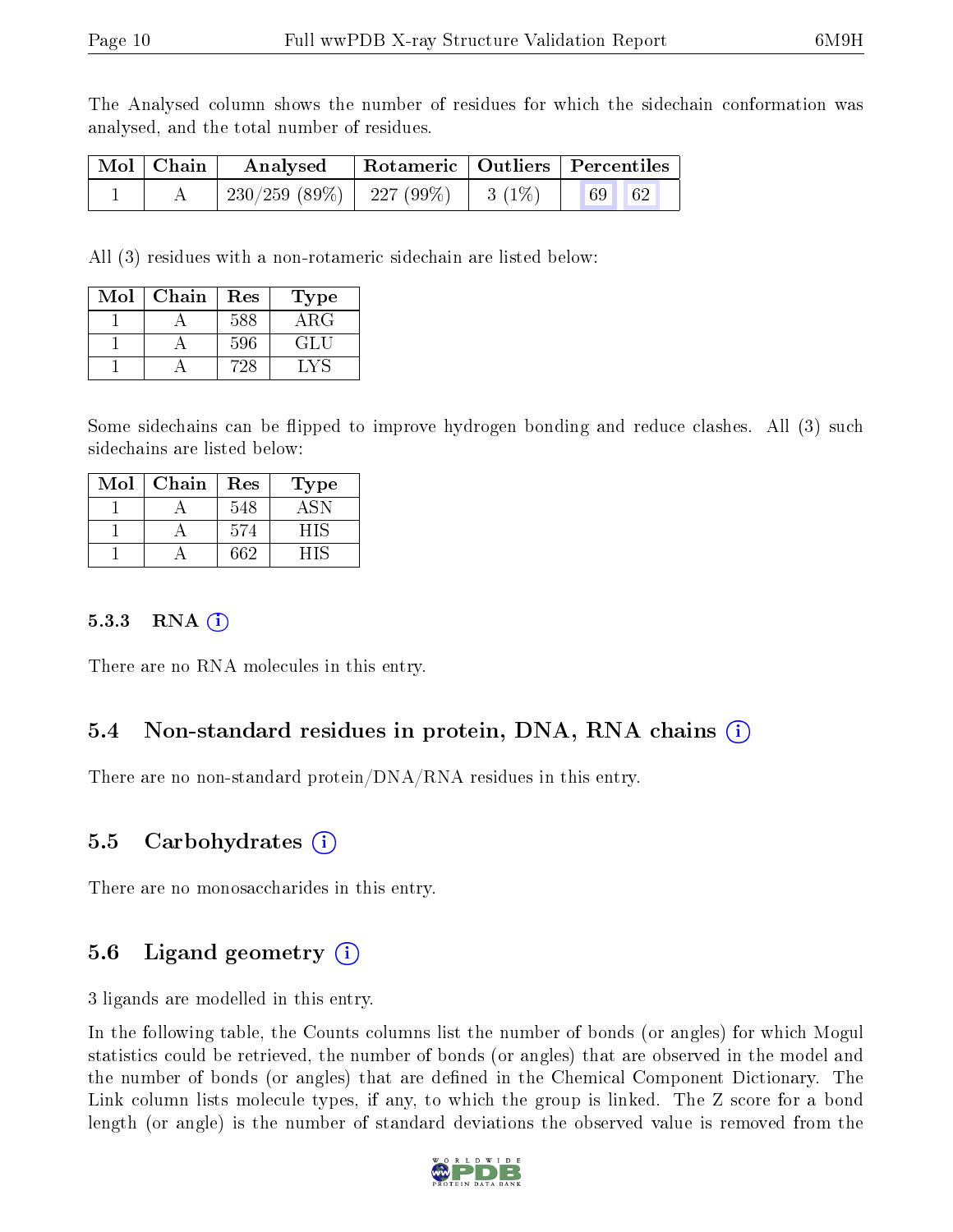| Mol |           |  |     | Chain                    |            |      |             |          |      |           |  |  | Res | Link |  | Bond lengths |  | Bond angles |  |  |
|-----|-----------|--|-----|--------------------------|------------|------|-------------|----------|------|-----------|--|--|-----|------|--|--------------|--|-------------|--|--|
|     | Type      |  |     |                          | Counts     | RMSZ | # $ Z  > 2$ | Counts   | RMSZ | Z         |  |  |     |      |  |              |  |             |  |  |
| 4   | DMS       |  | 903 | $\overline{\phantom{a}}$ | 3,3,3      | 0.63 |             | 3.3.3    | 0.59 |           |  |  |     |      |  |              |  |             |  |  |
| 3   | $\rm GOL$ |  | 902 |                          | 5,5,5      | 1.57 | $(20\%)$    | 5,5,5    | 1.13 | $(20\%)$  |  |  |     |      |  |              |  |             |  |  |
| ച   | J9D       |  | 901 | $\overline{\phantom{a}}$ | 25, 26, 26 | 2.61 | $9(36\%$    | 27,35,35 | 1.45 | $5(18\%)$ |  |  |     |      |  |              |  |             |  |  |

expected value. A bond length (or angle) with  $|Z| > 2$  is considered an outlier worth inspection. RMSZ is the root-mean-square of all Z scores of the bond lengths (or angles).

In the following table, the Chirals column lists the number of chiral outliers, the number of chiral centers analysed, the number of these observed in the model and the number defined in the Chemical Component Dictionary. Similar counts are reported in the Torsion and Rings columns. '-' means no outliers of that kind were identified.

|     |     |        | Mol   Type   Chain   Res   Link   Chirals   Torsions | Rings |
|-----|-----|--------|------------------------------------------------------|-------|
| GOL | 902 | $\sim$ | 4/4/4/4                                              |       |
| J9D | 901 |        | $\frac{1}{12}/\frac{13}{13}$   0/3/3/3               |       |

| Mol            | Chain | Res | Type      | Atoms     | Z       | Observed $(A)$ | Ideal(A) |
|----------------|-------|-----|-----------|-----------|---------|----------------|----------|
| $\overline{2}$ | А     | 901 | J9D       | C13-N14   | $-7.72$ | 1.32           | 1.44     |
| $\overline{2}$ | А     | 901 | J9D       | $C21-N14$ | $-5.54$ | 1.33           | 1.39     |
| $\overline{2}$ | А     | 901 | J9D       | C08-N07   | 4.32    | 1.45           | 1.36     |
| 2              | А     | 901 | J9D       | $C03-C02$ | 3.79    | 1.53           | 1.44     |
| $\overline{2}$ | А     | 901 | J9D       | $C10-N11$ | 3.66    | 1.46           | 1.35     |
| $\overline{2}$ | А     | 901 | J9D       | $C15-N14$ | $-3.42$ | 1.33           | 1.36     |
| 3              | А     | 902 | $\rm GOL$ | $O2-C2$   | $-3.13$ | 1.34           | 1.43     |
| $\overline{2}$ | А     | 901 | J9D       | $C06-N07$ | 2.58    | 1.46           | 1.40     |
| 2              | А     | 901 | J9D       | $C21-C17$ | 2.23    | 1.39           | 1.36     |
| $\overline{2}$ | А     | 901 | J9D       | $C10-N09$ | $-2.05$ | 1.32           | 1.35     |

All (10) bond length outliers are listed below:

All (6) bond angle outliers are listed below:

| Mol            | Chain | Res | Type | Atoms                                             |         | Observed $(°)$ | $Ideal(^o)$ |
|----------------|-------|-----|------|---------------------------------------------------|---------|----------------|-------------|
| $\overline{2}$ |       | 901 | J9D  | N22-C13-N14                                       | 3.97    | 119.75         | 114.67      |
| $\overline{2}$ |       | 901 | J9D  | N22-C08-N09                                       | $-3.28$ | 121.05         | 126.23      |
| $\overline{2}$ |       | 901 | J9D  | $N11-C10-N09$                                     | 3.03    | 121.28         | 116.49      |
| $\overline{2}$ |       | 901 | J9D  | $C12-C13-N22$                                     | $-2.31$ | 118.60         | 123.25      |
| $\overline{2}$ | А     | 901 | J9D  | C <sub>08</sub> -N <sub>22</sub> -C <sub>13</sub> | 2.21    | 121.94         | 114.64      |
| 3              |       | 902 | GOL  | $C3-C2-C1$                                        | $-2.13$ | 103.43         | 111.70      |

There are no chirality outliers.

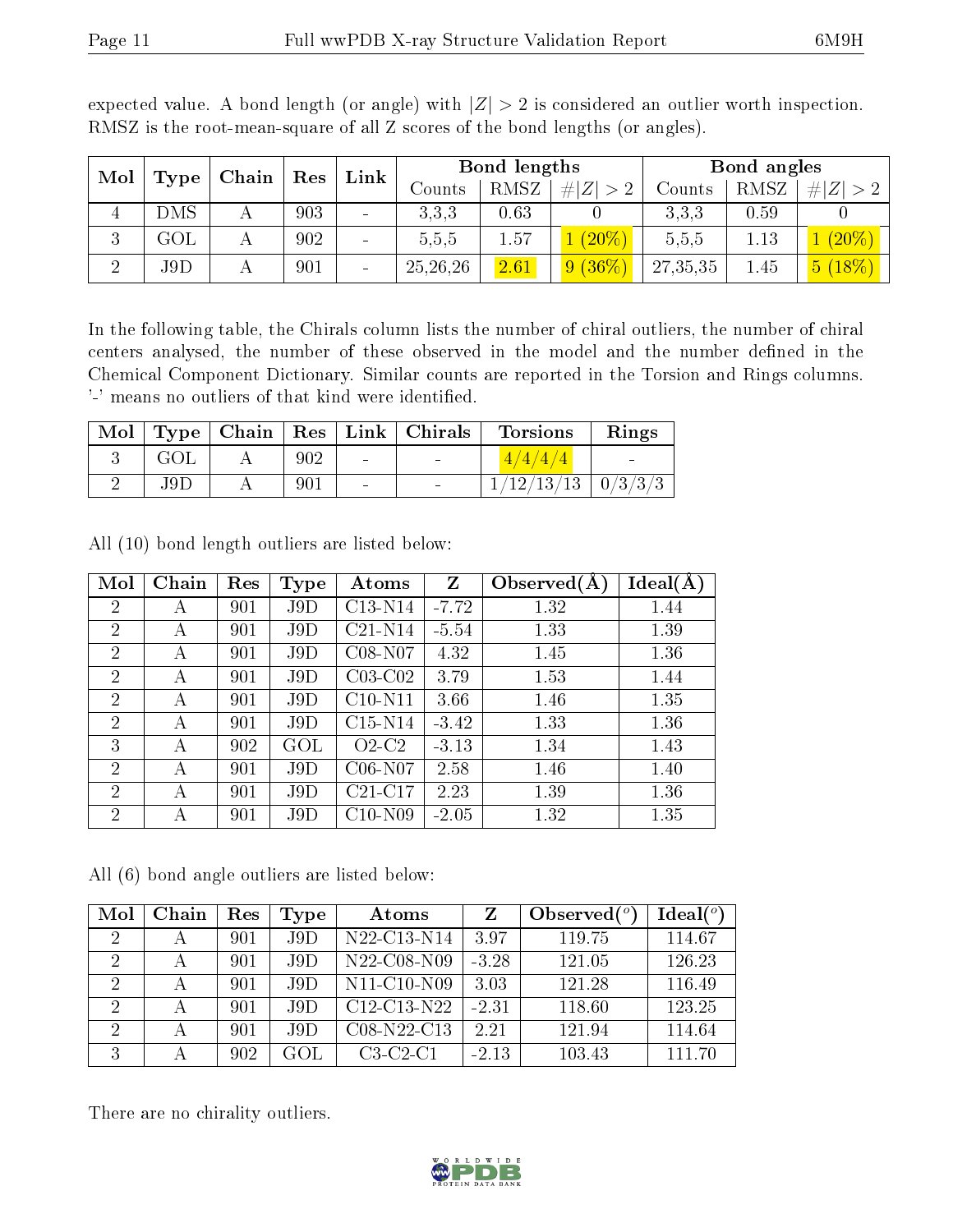| Mol | Chain | Res | Type       | Atoms                                                              |
|-----|-------|-----|------------|--------------------------------------------------------------------|
| -3  |       | 902 | <b>GOL</b> | $O1-C1-C2-C3$                                                      |
| 3   |       | 902 | GOL        | $C1-C2-C3-O3$                                                      |
| 3   |       | 902 | GOL        | $O1-C1-C2-O2$                                                      |
| 3   |       | 902 | <b>GOL</b> | O <sub>2</sub> -C <sub>2</sub> -C <sub>3</sub> -O <sub>3</sub>     |
| 9   |       | 901 | J9D        | C <sub>21</sub> -C <sub>17</sub> -C <sub>18</sub> -C <sub>19</sub> |

All (5) torsion outliers are listed below:

There are no ring outliers.

No monomer is involved in short contacts.

The following is a two-dimensional graphical depiction of Mogul quality analysis of bond lengths, bond angles, torsion angles, and ring geometry for all instances of the Ligand of Interest. In addition, ligands with molecular weight > 250 and outliers as shown on the validation Tables will also be included. For torsion angles, if less then 5% of the Mogul distribution of torsion angles is within 10 degrees of the torsion angle in question, then that torsion angle is considered an outlier. Any bond that is central to one or more torsion angles identified as an outlier by Mogul will be highlighted in the graph. For rings, the root-mean-square deviation (RMSD) between the ring in question and similar rings identified by Mogul is calculated over all ring torsion angles. If the average RMSD is greater than 60 degrees and the minimal RMSD between the ring in question and any Mogul-identied rings is also greater than 60 degrees, then that ring is considered an outlier. The outliers are highlighted in purple. The color gray indicates Mogul did not find sufficient equivalents in the CSD to analyse the geometry.



#### 5.7 [O](https://www.wwpdb.org/validation/2017/XrayValidationReportHelp#nonstandard_residues_and_ligands)ther polymers (i)

There are no such residues in this entry.

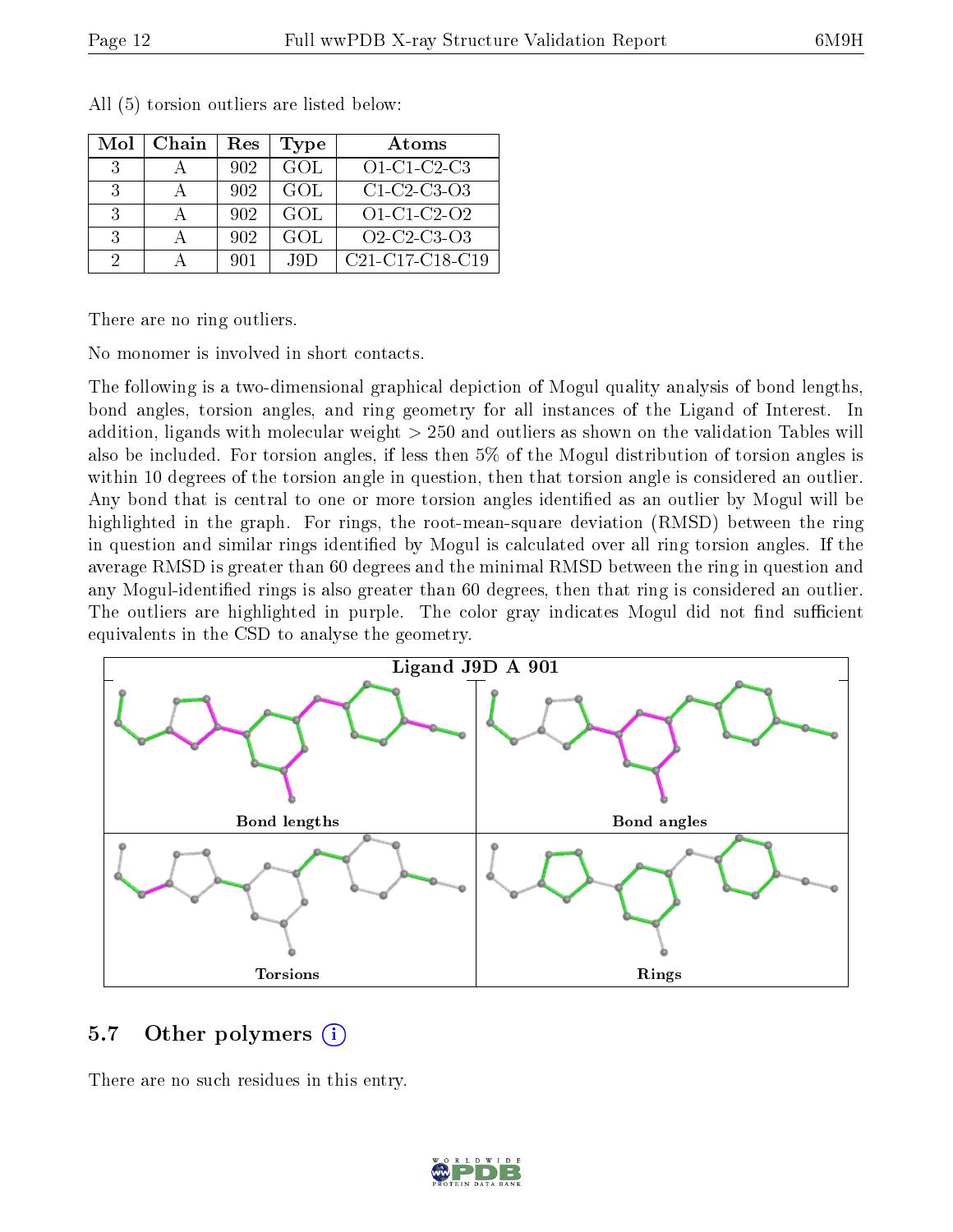### 5.8 Polymer linkage issues (i)

There are no chain breaks in this entry.

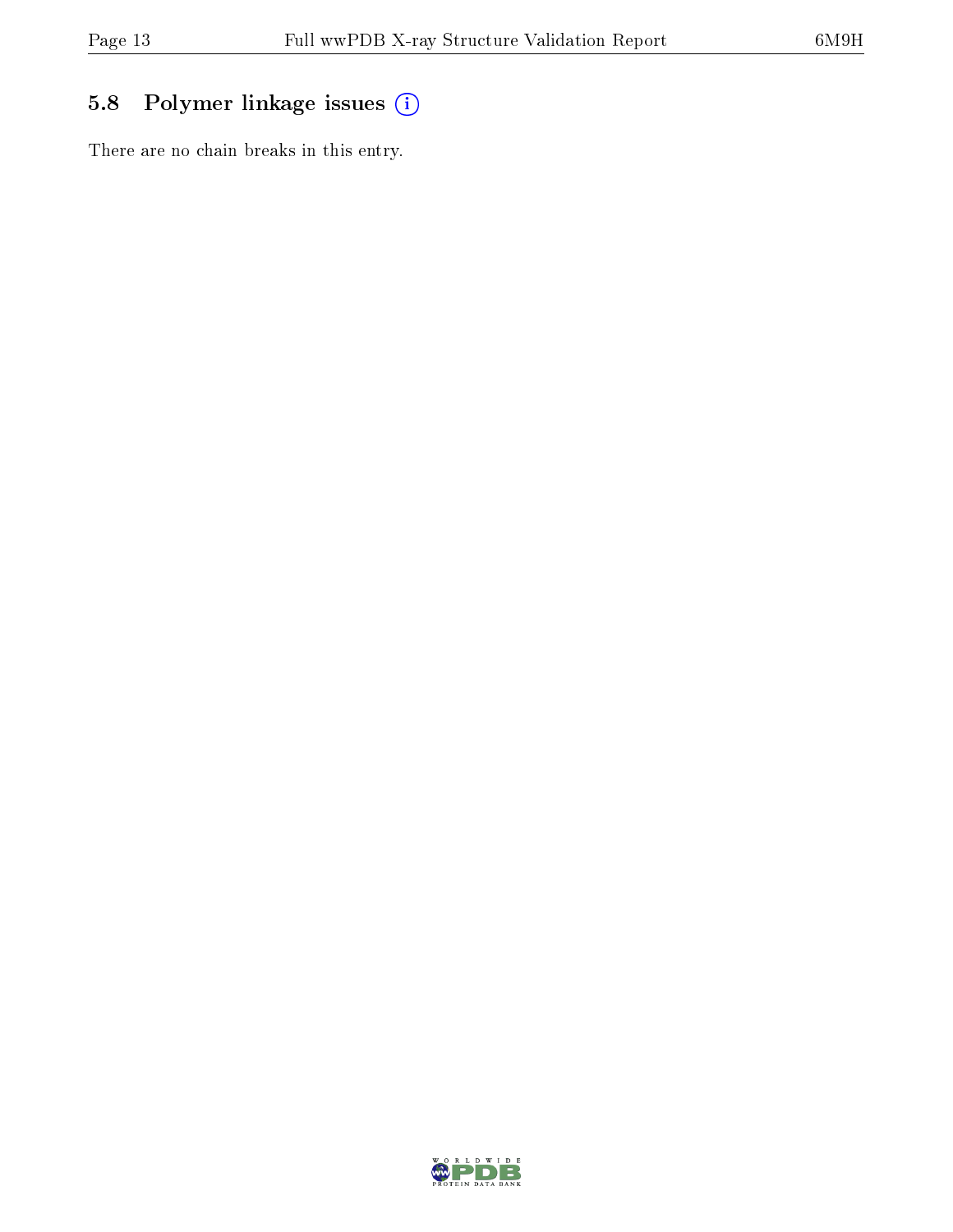### 6 Fit of model and data  $\left( \cdot \right)$

### 6.1 Protein, DNA and RNA chains (i)

In the following table, the column labelled  $#RSRZ>2'$  contains the number (and percentage) of RSRZ outliers, followed by percent RSRZ outliers for the chain as percentile scores relative to all X-ray entries and entries of similar resolution. The OWAB column contains the minimum, median,  $95<sup>th</sup>$  percentile and maximum values of the occupancy-weighted average B-factor per residue. The column labelled  $Q < 0.9$  lists the number of (and percentage) of residues with an average occupancy less than 0.9.

| $\mid$ Mol $\mid$ Chain $\mid$ | $\vert$ Analysed $\vert$ <rsrz> <math>\vert</math></rsrz> |         | $\rm \#RSRZ{>}2$ |  | $\vert$ OWAB(Å <sup>2</sup> ) $\vert$ Q<0.9 $\vert$ |                                    |  |
|--------------------------------|-----------------------------------------------------------|---------|------------------|--|-----------------------------------------------------|------------------------------------|--|
|                                | 273/289 (94%)                                             | $-0.16$ |                  |  |                                                     | $\mid$ 4 (1%) 73 70 11, 21, 42, 61 |  |

All (4) RSRZ outliers are listed below:

| Mol | Chain | Res | <b>Type</b> | $_{\rm RSRZ}$ |
|-----|-------|-----|-------------|---------------|
|     |       | 690 | <b>GLY</b>  | 3.6           |
|     |       | 536 | VAL         | 3.2           |
|     |       | 597 | ALA         | 2.1           |
|     |       | 644 | <b>CYS</b>  | 21            |

#### 6.2 Non-standard residues in protein, DNA, RNA chains  $(i)$

There are no non-standard protein/DNA/RNA residues in this entry.

#### 6.3 Carbohydrates (i)

There are no monosaccharides in this entry.

#### 6.4 Ligands  $(i)$

In the following table, the Atoms column lists the number of modelled atoms in the group and the number defined in the chemical component dictionary. The B-factors column lists the minimum, median,  $95<sup>th</sup>$  percentile and maximum values of B factors of atoms in the group. The column labelled  $Q< 0.9$  lists the number of atoms with occupancy less than 0.9.

| Mol | $_{\rm Type}$ | Chain | $\operatorname{Res}$ | $\mid$ $\bm{\mathrm{Atoms}}$ | $\bf RSCC$ |      | $\mid$ RSR $\mid$ B-factors( $\AA^2$ ) | O < 0.9 |
|-----|---------------|-------|----------------------|------------------------------|------------|------|----------------------------------------|---------|
|     | GOL           |       | 902                  | 6/6                          | 0.84       | 0.25 | 31, 38, 43, 52                         |         |
|     | DMS           |       | 903                  |                              | 0.94       | 0.13 | 58, 59, 59, 59                         |         |
|     | J9D           |       | 901                  | 24/24                        | 0.94       | 0.12 | 15, 26, 38, 46                         |         |